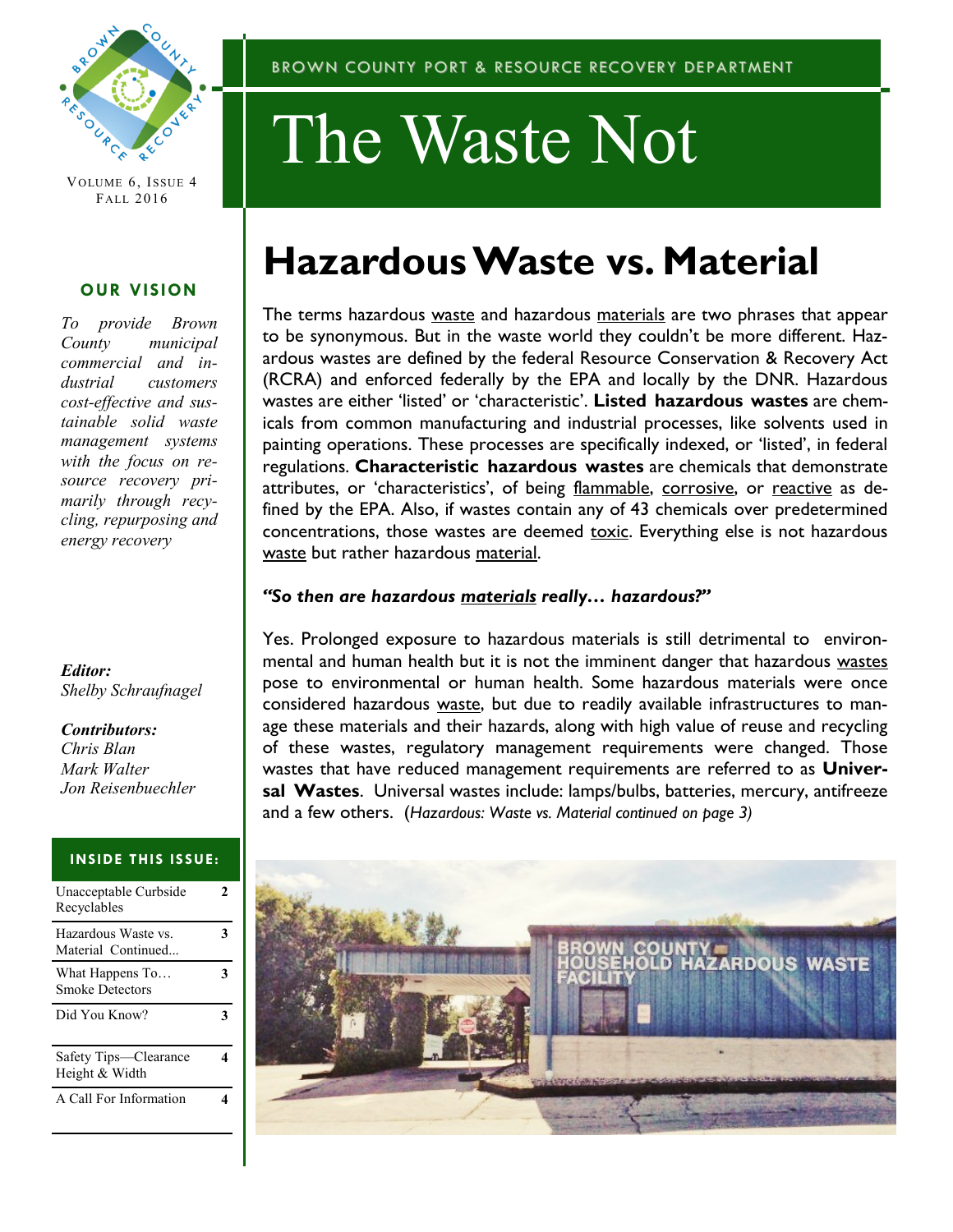## **Unacceptable Curbside Recyclables**

Lately, there has been an influx in the amount of unacceptable materials at the recycling transfer sta-

- Plastic Bags (for a list of recycling options, visit <plasticfilmrecycling.org>, just don't put in your curbside bin)
- Styrofoam (garbage, not recyclable through the Tri-County recycling system)
- Hoses and ropes (not through the Tri-County recycling system, they also cause damage to equipment and take time to remove
- Tires (not through curbside recycling, but through the Waste Transfer Station, <BrownCountyRecycling.org> for details
- Clothing (not through the Tri-County recycling system, find a local clothing drop box
- Furniture
- Electronics and other appliances (not in curbside recycling, [BrownCountyRecy](BrownCountyRecycling.org)[cling.org](BrownCountyRecycling.org) for recycling options)

When these materials are thrown into your curbside bin for recycling they become contaminated. This contamination can drive up the cost of recycling programs through extra labor, reduced efficiency, and higher disposal cost. This material needs to be sorted out of the recycling and disposed of properly and accordingly.

tion. As a reminder, the following is a list of items that cannot go into your curbside recycling bin.<br>
• Plastic Bags (for a list of recycling options, visit plasticfilmrecycling.org, just don't put in<br>
your curbside bin) packaging Pallet Wrap or Stretch W **DO NOT** include with bags and film NO Prewashed Salad Mix Bags **NO** Paper **NO** Rigid Plastic **NO** Degradable Bags **NO Siling Pankato Plastic Food Contain<br>Plastic Bottles NO** Tape **NO** Rigid Foam or Peanuts **NO Candy Bass** plasticfilmrecycling.org

These items end up in the recycling stream because people are unsure what their local recycler accepts, they would like it to become a curbside recyclable material, or other counties or recyclers recycle those items.

While the *Tri-County Recycling Guide* is directed at residents of Brown, Outagamie and Winnebago Counties, many other counties send their recyclables through the Tri-County system. This means that many residents of Calumet, Door, Kewaunee, Marinette, Oconto, Shawano, and Waupaca Counties can follow the Tri-County recycling guidelines. A copy of the Guide can be found on the Brown County Recycling website - browncountyrecycling.org/media/98015/2016recycleguide issuu.pdf.

Please know before you throw or call (920) 492-4950 and we will answer all of your recycling questions.

Contribution by: Jon Reisenbuechler, Manitowoc County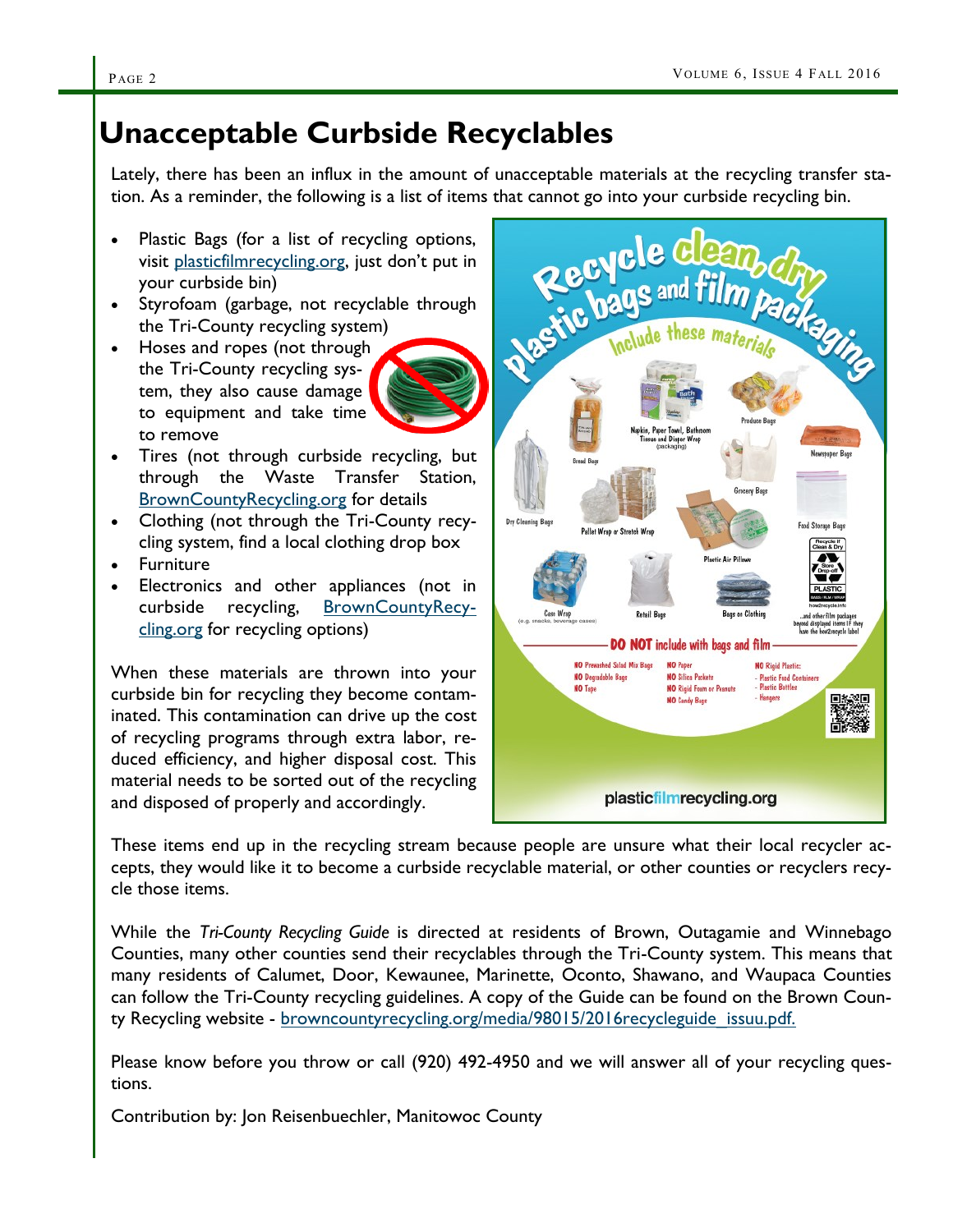## **Hazardous: Waste vs. Material** *continued...*

The primary purpose of the Household Hazardous Waste program is to provide a safe disposal outlet for household hazardous waste from Brown County residents. Disposal outlets for additional materials and universal wastes have been developed based on public demand. In order to continue to provide these additional disposal options a small fee is charged.

#### *"A fee? What about my tax dollars?!?"*

Actually, the Port & Resource Recovery Department is an enterprise fund of the County which means the department is not funded through tax dollars; rather it is funded by user fees when additional services are requested or required. A fee is applied to hazardous materials for proper management and disposal, while also researching and providing cost-effective and environmentally safe waste management options for residents desiring to "do the right thing". These fees help to support these additional hazardous waste management services.



## **What Happens to… Smoke Detectors?**

The Brown County Hazardous Waste Facility does not accept smoke detectors because we do not have the capability to take radioactive material. So what do you do with your old smoke detectors?

There are two types of smoke detectors: ionization and photoelectric. Ionization smoke detectors contain trace amounts of a radioactive material called Americium 241. These smoke detectors will state "Ionization Smoke Alarm" or "contains radioactive material Americium 241 – 1.0 microcuries" or some variation. This type of smoke detector has a License-Exempt Consumer Product from the Nuclear Regulatory Commission allowing Ionizing smoke alarms to be disposed of in the trash. However, many smoke detector manufacturers have smoke detector take back programs for their own models. Photoelectric smoke detectors do not contain any radioactive material and can be disposed of in the garbage as well.

## **Did You Know?**

The Household Hazardous Waste facility is open every Thursday and Saturday. During our Household Hazardous Waste Awareness week most of the people that came to drop off their material did not realize that we are open year-round, but thought that we were just open one week each year. **We are the only hazardous waste facility in northeastern Wisconsin open to residents all year.**